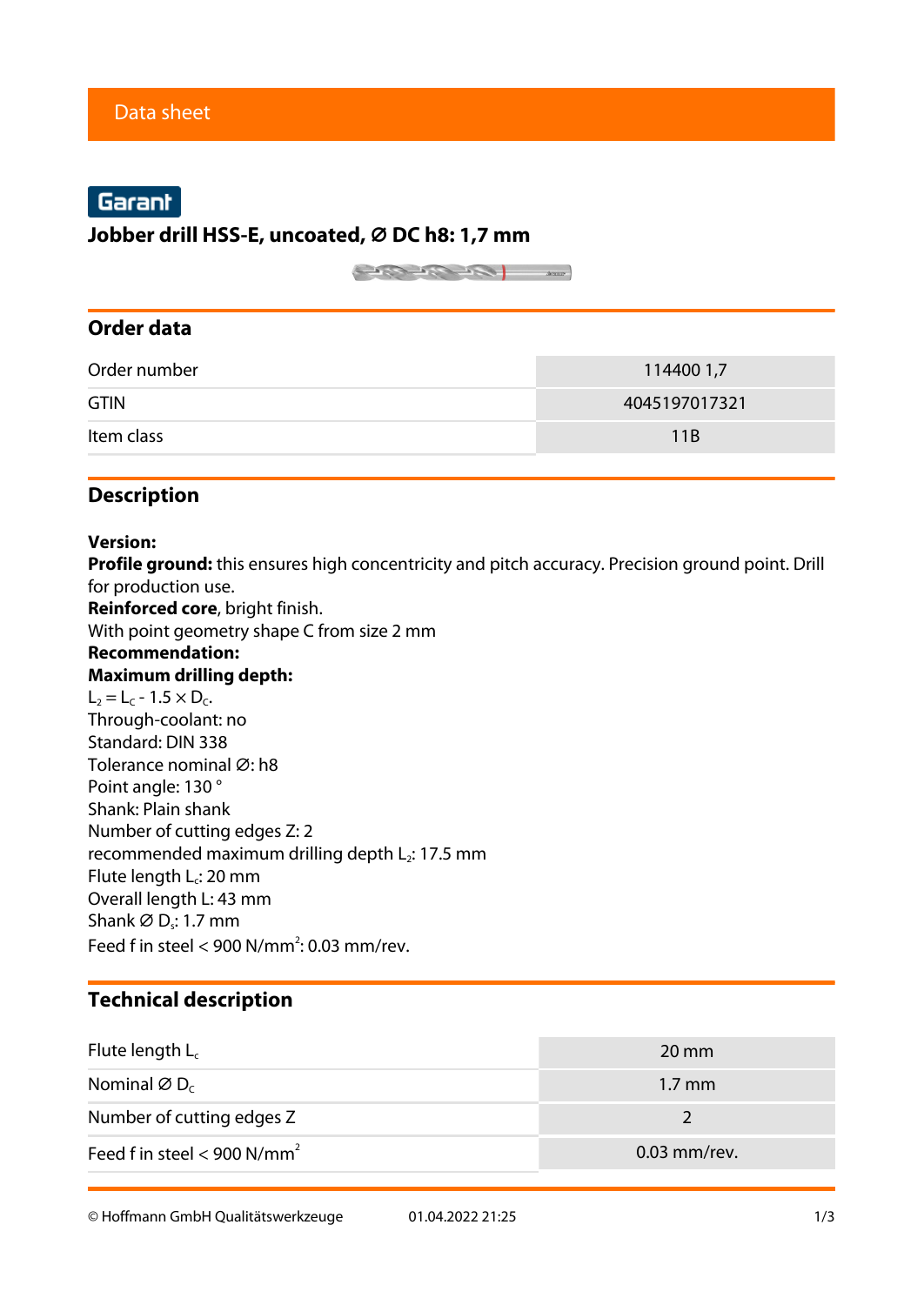| Tolerance nominal Ø                               | h <sub>8</sub>   |
|---------------------------------------------------|------------------|
| Shank $\varnothing$ D <sub>s</sub>                | $1.7 \text{ mm}$ |
| Overall length L                                  | 43 mm            |
| Standard                                          | <b>DIN 338</b>   |
| recommended maximum drilling depth L <sub>2</sub> | 17.5 mm          |
| Point angle                                       | 130°             |
| Shank                                             | Plain shank      |
| Coating                                           | uncoated         |
| <b>Tool material</b>                              | HSS <sub>E</sub> |
| <b>Type</b>                                       | N                |
| Through-coolant                                   | no               |
| Colour ring                                       | red              |
| Type of product                                   | Jobber drill     |

## **User data**

|                                  | <b>Suitability</b>                           | $V_c$              | <b>ISO</b> code |
|----------------------------------|----------------------------------------------|--------------------|-----------------|
| Steel < $500$ N/mm <sup>2</sup>  | suitable                                     | 40 m/min           | P               |
| Steel < 750 $N/mm2$              | suitable                                     | 30 m/min           | P               |
| Steel < $900$ N/mm <sup>2</sup>  | suitable                                     | $25 \text{ m/min}$ | P               |
| Steel < $1100$ N/mm <sup>2</sup> | suitable                                     | $10 \text{ m/min}$ | P               |
| Steel < $1400$ N/mm <sup>2</sup> | suitable                                     | 8 m/min            | P               |
| TOOLOX 33                        | suitable                                     | 8 m/min            | H               |
| INOX < 900 N/mm <sup>2</sup>     | suitable                                     | $12 \text{ m/min}$ | M               |
| INOX > 900 N/mm <sup>2</sup>     | suitable only under<br>restricted conditions | 8 m/min            | M               |
| $Ti > 850$ N/mm <sup>2</sup>     | suitable only under<br>restricted conditions | 5 m/min            | S               |
| GG(G)                            | suitable                                     | $25 \text{ m/min}$ | K               |
| CuZn                             | suitable only under<br>restricted conditions | 80 m/min           | $\mathsf{N}$    |

© Hoffmann GmbH Qualitätswerkzeuge 01.04.2022 21:25 2/3